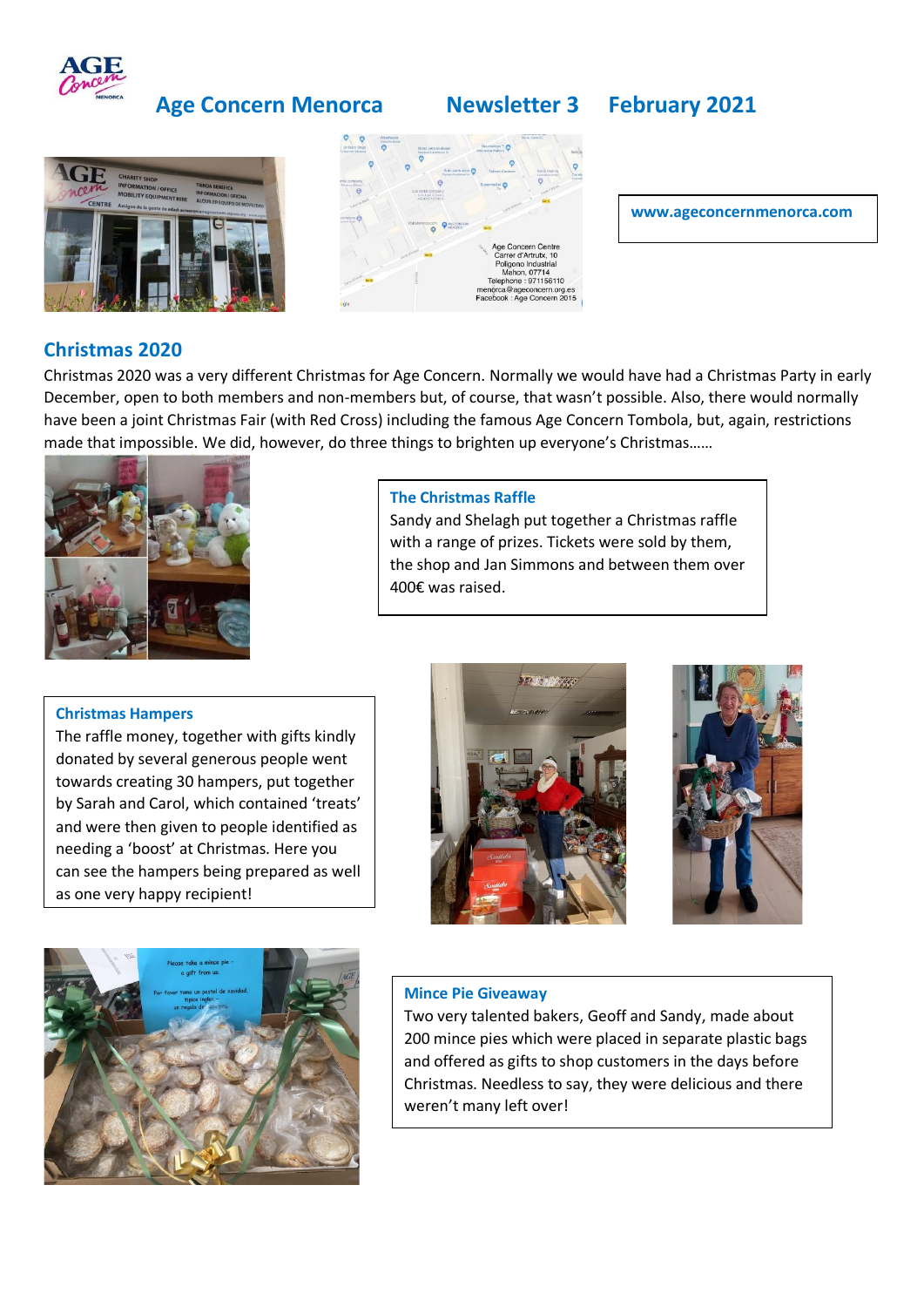## **Shop news**

The shop has continued to be very busy. Donations have been coming in steadily and sales have been good. We have also gained some new volunteers recently. This year we produced our own scenic Menorca Calendar. Unfortunately printing delays meant in was on sale later than we had hoped so there are still some available. Our 2022 calendar will be on sale much earlier this year!



## **Lifeline**

We are very pleased to say that Carol Kenyon, our shop manager has taken over as Lifeline co-ordinator on a voluntary basis. Sarah, our previous co-ordinator, is still assisting as are a number of other volunteers. We are currently supporting a range of individuals in many different ways and are constantly improving our links with social services and other organisations on the island so that we can support individuals as well as possible. Please contact Lifeline if you, or anyone you know, would benefit from our help.

## **Medical and mobility equipment loan**

The medical and mobility equipment short-term loan service has continued to be busy. **Please note, the service operates strictly by appointment.**

## **Membership**

Our Friends and Members are very important to us and, in response to the problems of 2020, we have waived this year's fees for existing Friends and Members.

If you would like to support us by becoming a Friend please contact our Membership Secretary, Shelagh.

## **Social events**

Unfortunately, due to the COVID situation, we have not been able to hold any lunches, trips or 'drop-ins'. We hope to be able to start these again before too long.

## **Website**

All information about Age Concern Menorca along with relevant news and special offers, can be found on our website: **[www.ageconcernmenorca.com](http://www.ageconcernmenorca.com/)** which is updated regularly. The website has a **'donate'** feature which means you can now donate to us securely by credit or debit card through the website. It is also possible to pay your membership fees this way, as well as by bank transfer or in person. Our Facebook page, **Age Concern Menorca 2015** is also updated regularly. If you give us your email address, we can add you to our email list and send relevant news to you directly too.

## **Contact us:**

| General email                     | menorca@ageconcern.org.es       |             |
|-----------------------------------|---------------------------------|-------------|
| Website                           | www.ageconcernmenorca.com       |             |
| Facebook                          | <b>Age Concern Menorca 2015</b> |             |
| Social Secretary                  | menorca@ageconcern.org.es       | 699 901 777 |
| Membership Secretary              | menorca@ageconcern.org.es       | 620 017 437 |
| Lifeline                          | lifelineac@yahoo.com            | 676 904 487 |
| Medical & mobility equipment loan | acmenorcamedequip@gmail.com     | 629 016 307 |
| Shop                              | menorca@ageconcern.org.es       | 971 156 110 |
| <b>Trips</b>                      | lindahart.outings@gmail.com     | 971 156 110 |

# **Thank you again for your support!**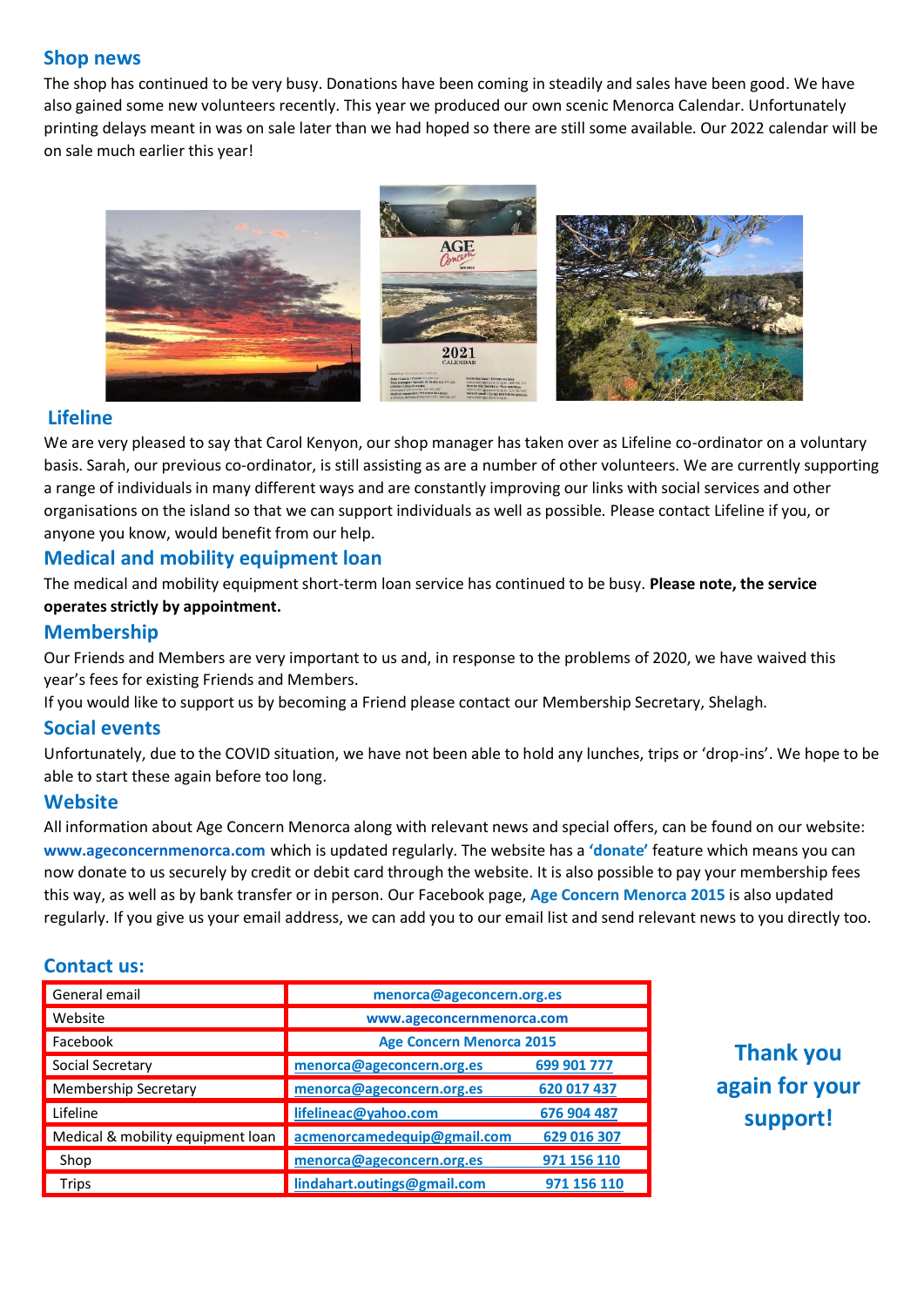

## **Age Concern Menorca boletin febrero 2021**





**www.ageconcernmenorca.com**

## **Navidad 2020**

Navidad 2020 fue muy diferente para Age Concern este año. Normalmente tendríamos una fiesta de Navidad al principios de diciembre, abierta tanto a nuestros socios como a no socios, pero, por supuesto, eso no fue posible. Además, normalmente habría habido una Feria de Navidad conjunta (con Cruz Roja) incluyendo la famosa Tombola de Age Concern, pero, de nuevo, las restricciones hicieron que eso fuera imposible. Sin embargo, hicimos tres cosas para alegrar la Navidad de todos...



#### **La rifa de Navidad**

Sandy y Shelagh han montado una rifa navideña con una variedad de premios. Los boletos fueron vendidos por ellos, la tienda y Jan Simmons y entre ellos se recaudaron más de 400 euros.

#### **Los cestas de Navidad**

El dinero de la rifa, junto con los regalos amablemente donados por varias personas generosas se destinaron a crear 30 cestas, montadon por Sarah y Carol, que contenían 'detalles de Navidad' y luego se dieron a personas identificadas como que necesitaban un 'impulso' en Navidad. Aquí puedes ver los cestas que se están preparando, así como una muy feliz recipiente!







#### **Pasteles de Navidad regalo**

Dos panaderos muy talentosos, Geoff y Sandy, hicieron alrededor de 200 pasteles de frutas secos con especias típico Ingles que se colocaron en bolsas de plástico separadas y se ofrecieron como regalos a los clientes en los días antes de Navidad. No hace falta decir que eran deliciosos y no había quedado muchas.